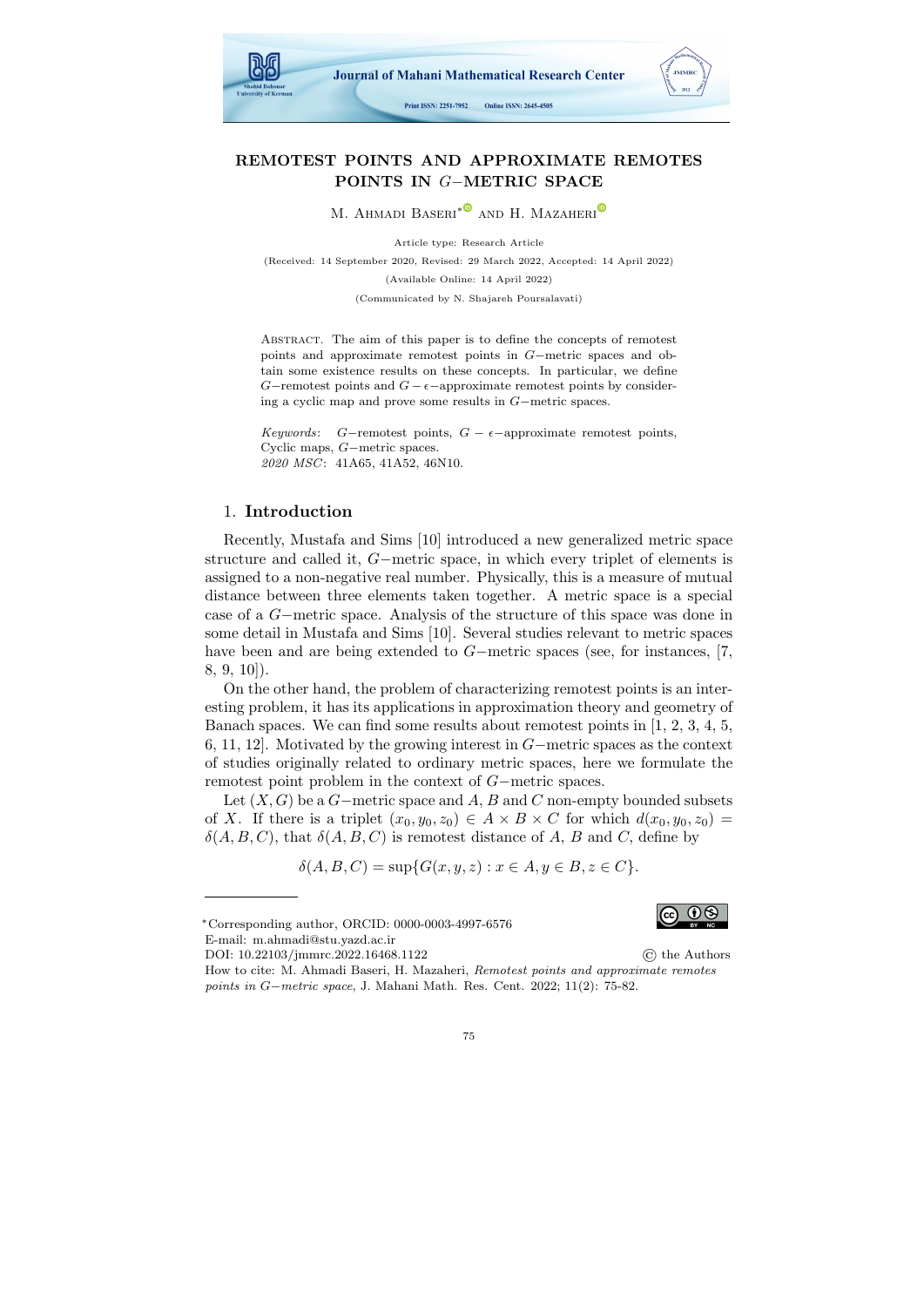The triplet  $(x_0, y_0, z_0)$  is called a G−remotest triplet for A, B and C and put

 $F(A, B, C) = \{(x, y, z) \in A \times B \times C : G(x, y, z) = \delta(A, B, C)\}\$ 

as the set of all G−remotest triplet  $(A, B, C)$ . In this paper, we obtain the  $G$ −remotest points of the non-empty bounded subsets  $A, B$  and  $C$  of a  $G$ −metric space X, by considering a cyclic map  $T : A \cup B \cup C \longrightarrow A \cup B \cup C$  i.e.  $T(A) \subseteq B$ ,  $T(B) \subseteq C$  and  $T(C) \subseteq A$ . We also define  $G - \epsilon$ -approximate remotes points for such maps. In particular, we introduce a concept of  $G \epsilon$ −approximate remotest triplet that is stronger than  $G$ −remotest triplet. Furthermore, we obtain existence and convergence results of G−remotest points and  $G - \epsilon$ -approximate remotest points in a G-metric space X. We recall some definitions and preliminaries that are needed for main results as follows.

**Definition 1.1.** [\[10\]](#page-7-0) Let X be a non-empty set and  $G: X \times X \times X \longrightarrow \mathbb{R}^+$ a function satisfying the following properties:

(G1)  $G(x, y, z) = 0$  if and only if  $x = y = z$ ; (G2)  $0 < G(x, x, y)$  for all  $x, y \in X$  with  $x \neq y$ ; (G3)  $G(x, x, y) \le G(x, y, z)$  for all  $x, y, z \in X$  with  $z \neq y$ ; (G4)  $G(x, y, z) = G(x, z, y) = G(y, z, x) = \cdots$  (symmetry in all three variables); (G5)  $G(x, y, z) \leq G(x, a, a) + G(a, y, z)$  for all  $x, y, z, a \in X$  (rectangle inequality).

Then, the function G is called a  $G$ -metric on X and the pair  $(X, G)$  is called a G−metric space.

**Definition 1.2.** [\[10\]](#page-7-0) Let  $(X, G)$  be a G−metric space and  $\{x_n\}$  a sequence of points of X. A point  $x \in X$  is said to be the limit of the sequence  $\{x_n\}$  if

$$
lim_{n,m \to \infty} G(x, x_n, x_m) = 0
$$

and one says that the sequence  $\{x_n\}$  is  $G$  – *convergent* to x. Thus, if  $x_n \to x$ in a G−metric space  $(X, G)$ , then for any  $\epsilon > 0$ , there exists a positive integer N such that  $G(x, x_n, x_m) < \epsilon$  for all  $n, m \geq N$ .

**Proposition 1.3.** [\[10\]](#page-7-0) Let  $(X, G)$  be a G−metric space. Then the followings are equivalent:

(a)  $\{x_n\}$  is G-convergent to x; (b)  $G(x_n, x_n, x) \longrightarrow 0$  as  $n \rightarrow \infty$ ;

(c)  $G(x_n, x, x) \longrightarrow 0$  as  $n \longrightarrow \infty$ ;

(d)  $G(x_n, x_m, x) \longrightarrow 0$  as  $n, m \longrightarrow \infty$ .

**Proposition 1.4.** [\[10\]](#page-7-0) Let  $(X, G)$  be a G−metric space. Then the function  $G(x, y, z)$  is jointly continuous in all three of its variables.

**Definition 1.5.** [\[10\]](#page-7-0) Let  $(X, G)$  and  $(X', G')$  be G-metric spaces. A map  $f:(X,G)\longrightarrow (X^{'},G^{'})$  is said to be G-continuous at a point  $a\in X$  if and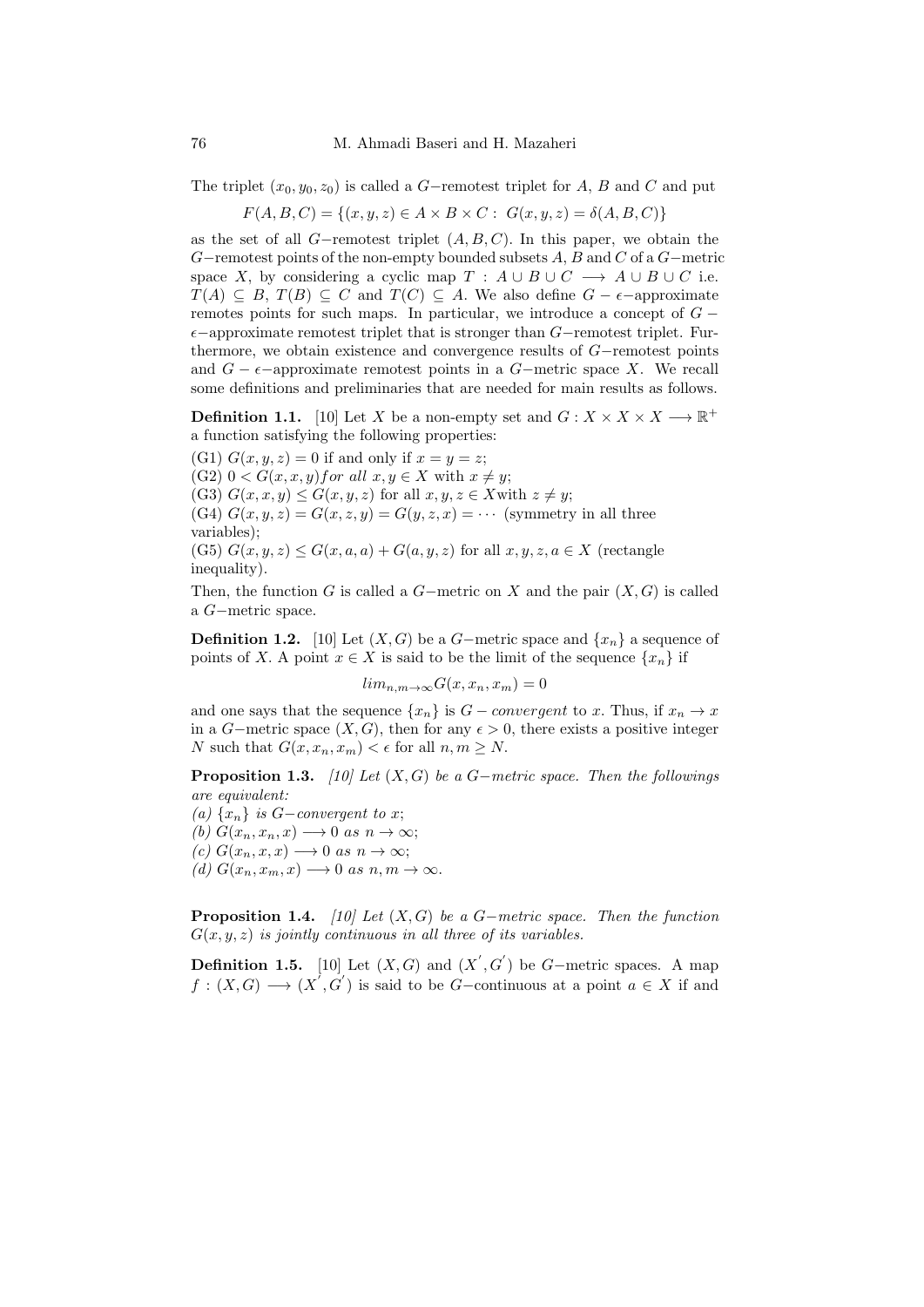only if, given  $\epsilon > 0$ , there exists  $\delta > 0$  such that  $x, y \in X$  and  $G(a, x, y) < \delta$ implies  $G'(f(a), f(x), f(y)) < \epsilon$ . A map f is G-continuous on X if and only if it is  $G$ −continuous at all  $a \in X$ .

## 2. G−remotest Points

In this section, we obtain existence and convergence results of the G−remotest points by considering the cyclic map  $T : A \cup B \cup C \longrightarrow A \cup B \cup C$  on subsets of a G−metric space.

Definition 2.1. Let A, B and C be non-empty bounded subsets of a G−metric space X and  $T: A\cup B\cup C \longrightarrow A\cup B\cup C$  be a cyclic map. The point  $x \in A\cup B\cup C$ is a G-remotest point of the map T, if  $G(x, Tx, T^2x) = \delta(A, B, C)$ .

**Example 2.2.** Let  $(X, d)$  be a metric space. The function  $G: X \times X \times X \to \mathbb{R}^+$ , defined by  $G(x, y, z) = \max\{d(x, y), d(y, z), d(z, x)\}\text{, for all } x, y, z \in X\text{, is a }$  $G-metric$  on X (see [\[10\]](#page-7-0)). Suppose  $A = [0,1], B = [2,3]$  and  $C = [4,5]$  are subsets of a G−metric space  $X := \mathbb{R}$ , define  $T : A \cup B \cup C \longrightarrow A \cup B \cup C$ , by

$$
T(x) = \begin{cases} 3 & \text{if } x = 0 \\ x+2 & \text{if } 0 < x \le 1 \\ x+2 & \text{if } 2 \le x \le 3 \\ x-4 & \text{if } 4 \le x < 5 \\ 0 & \text{if } x = 5. \end{cases}
$$

Clearly, T is cyclic map. Then  $\delta(A, B, C) = 5$  and  $G(0, 3, 5) = G(0, T0, T^20) =$ 5. Hence  $x = 0$  is a  $G-$ remotest point of the map T.

<span id="page-2-1"></span>Theorem 2.3. Let A, B and C be non-empty bounded subsets of a  $G$ -metric space X. Suppose that the G-continuous cyclic mapping  $T : A \cup B \cup C \longrightarrow$  $A \cup B \cup C$  satisfying

<span id="page-2-0"></span>
$$
\begin{array}{rcl}\nG(Tx,Ty,Tz) & \geq & \alpha G(x,y,z) + \beta[G(x,Tx,T^2x) + G(y,Ty,T^2y) \\
& + & G(z,Tz,T^2z)] + \gamma \delta(A,B,C)\n\end{array}
$$

for all  $x, y, z \in A \cup B \cup C$ , where  $\alpha, \beta, \gamma > 0$  and  $\alpha + 2\beta + \gamma = 1$ . For  $x_0 \in A$ , define  $x_{n+1} = Tx_n$  for every  $n \in \mathbb{N} \cup \{0\}$ . If  $\{x_{3n}\}\$  has a convergent subsequence in A, then there exists  $x \in A$  with  $G(x, Tx, T^2x) = \delta(A, B, C)$ .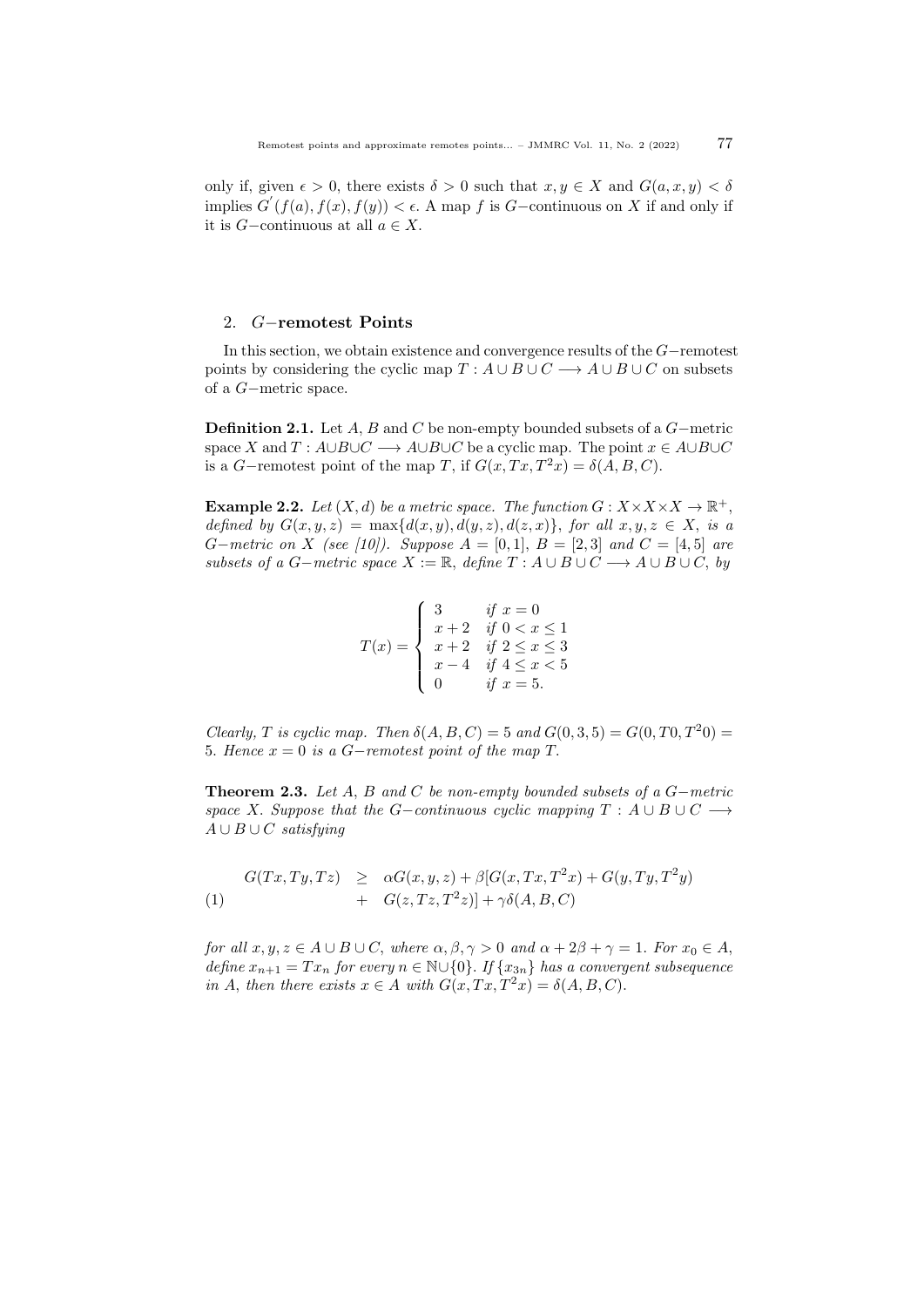Proof. By inequality  $(1)$ ,

$$
G(x_n, x_{n+1}, x_{n+2}) \geq \alpha G(x_{n-1}, x_n, x_{n+1}) + \beta [G(x_{n-1}, x_n, x_{n+1})
$$
  
+  $G(x_n, x_{n+1}, x_{n+2}) + G(x_{n+1}, x_{n+2}, x_{n+3})]$   
+  $\gamma \delta(A, B, C)$   
 $\geq (\alpha + \beta) G(x_{n-1}, x_n, x_{n+1}) + \beta [G(x_{n+2}, x_n, x_{n+2})$   
+  $G(x_{n+2}, x_{n+1}, x_{n+2})]$   
+  $\gamma \delta(A, B, C)$   
 $\geq (\alpha + \beta) G(x_{n-1}, x_n, x_{n+1}) + \beta G(x_{n+1}, x_n, x_{n+2})$   
+  $\gamma \delta(A, B, C),$ 

which implies that

$$
(1 - \beta)G(x_n, x_{n+1}, x_{n+2}) \geq (\alpha + \beta)G(x_{n-1}, x_n, x_{n+1}) + \gamma \delta(A, B, C)
$$
  
= 
$$
(1 - \beta)G(x_{n-1}, x_n, x_{n+1}).
$$

Put  $G_n = G(x_{n-1}, x_n, x_{n+1})$ . So  $G_{n+1} \geq G_n$ . The sequence  $\{G_n\}$  is increasing and above bounded, hence  $G_n$  is a convergent sequence. Let  $\lim_{n\to\infty} G_n = t_0$ . Hence

$$
(1 - \beta) \lim_{n \to \infty} G_{n+1} \geq (\alpha + \beta) \lim_{n \to \infty} G_n + \gamma \delta(A, B, C).
$$

So

$$
(1 - \beta)t_0 \geq (\alpha + \beta)t_0 + \gamma \delta(A, B, C)
$$
  
= (\alpha + \beta)t\_0 + (1 - \alpha - 2\beta)\delta(A, B, C).

Therefore  $t_0 \geq \delta(A, B, C)$ . Since  $G_n \leq \delta(A, B, C)$ , hence  $t_0 \leq \delta(A, B, C)$ . So  $t_0 = \delta(A, B, C)$ . Let  $\{x_{3n_k}\}\)$  be a subsequence of  $\{x_{3n}\}\$  with  $x_{3n_k} \to x$ for all  $k \geq 1$ . Since  $\lim_{k \to \infty} G(x_{3n_k}, Tx_{3n_k}, T^2 x_{3n_k}) = \delta(A, B, C)$  and T is a G-continuous map, we have  $G(x, Tx, T^2x) = \delta(A, B, C)$ .

Theorem 2.4. Let  $A$ ,  $B$  and  $C$  be non-empty bounded subsets of a  $G$ -metric space X. Suppose that the G-continuous cyclic mapping  $T : A \cup B \cup C \longrightarrow$  $A \cup B \cup C$  satisfying

$$
G(Tx, Ty, Tz) \geq \alpha \max\{G(x, y, z), (1/2)[G(x, Tx, T^2x) + G(y, Ty, T^2y) + G(z, Tz, T^2z)]\} + \gamma \delta(A, B, C)
$$

for all  $x, y, z \in A \cup B \cup C$ , where  $\gamma > 0, \alpha > 0$  and  $\alpha + \gamma = 1$ . For  $x_0 \in A$ , define  $x_{n+1} = Tx_n$  for for every  $n \in \mathbb{N} \cup \{0\}$ . If  $\{x_{3n}\}\$  has a convergent subsequence in A, then there exists a  $x \in A$  with  $G(x, Tx, T^2x) = \delta(A, B, C)$ .

Proof. Assume

$$
\max\{G(x, y, z), (1/2)[G(x, Tx, T^2x) + G(y, Ty, T^2y) + G(z, Tz, T^2z)]\}
$$
  
=  $G(x, y, z)$ .

Then

$$
G(Tx, Ty, Tz) \ge \alpha G(x, y, z) + \gamma \delta(A, B, C).
$$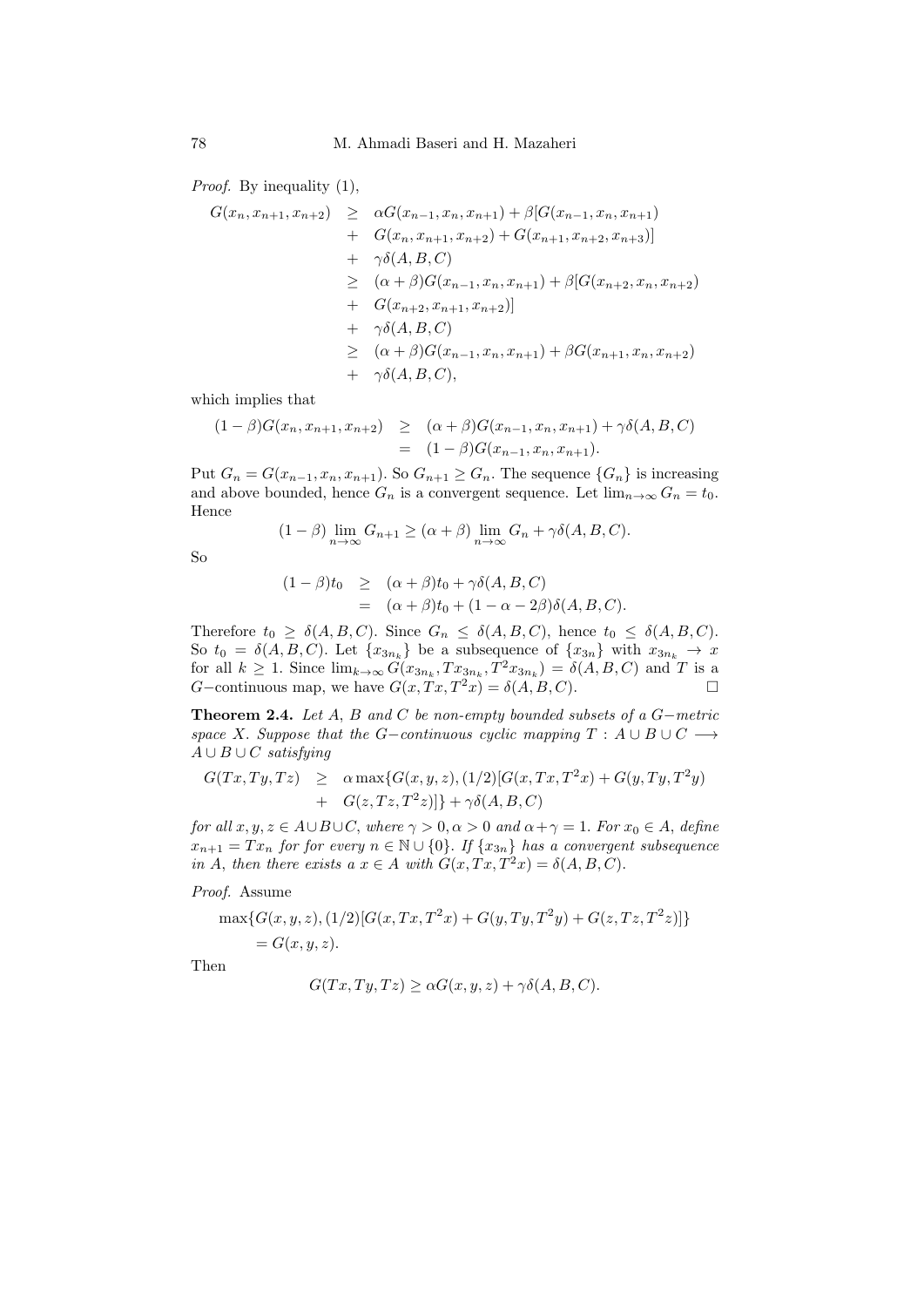Let  $G_n = G(x_{n-1}, x_n, x_{n+1})$ . So

$$
G_{n+1} \geq \alpha G_n + \gamma \delta(A, B, C)
$$
  
\n
$$
\geq \alpha G_n + (1 - \alpha) \delta(A, B, C)
$$
  
\n
$$
\geq G_n.
$$

The sequence  $\{G_n\}$  is increasing and above bounded. Put  $\lim_{n\to\infty} G_n = t_0$ . Now,

$$
\lim_{n \to \infty} G_{n+1} \ge \alpha \lim_{n \to \infty} G_n + \gamma \delta(A, B, C).
$$

So

$$
t_0 \geq \alpha t_0 + \gamma \delta(A, B, C)
$$
  
=  $\alpha t_0 + (1 - \alpha) \delta(A, B, C).$ 

Therefore  $t_0 \geq \delta(A, B, C)$ . Since  $G_n \leq \delta(A, B, C)$ , hence  $t_0 \leq \delta(A, B, C)$ . So  $t_0 = \delta(A, B, C)$ . Now, we assume,

$$
\max\{G(x, y, z), (1/2)[G(x, Tx, T^2x) + G(y, Ty, T^2y) + G(z, Tz, T^2z)]\}
$$
  
= (1/2)[G(x, Tx, T^2x) + G(y, Ty, T^2y) + G(z, Tz, T^2z)].

Then

$$
G(Tx,Ty,Tz) \geq (\alpha/2)[G(x,Tx,T^2x)+G(y,Ty,T^2y) + G(z,Tz,T^2z)] + \gamma \delta(A,B,C).
$$

Which implies that

$$
G(x_n, x_{n+1}, x_{n+2}) \geq (\alpha/2)[G(x_{n-1}, x_n, x_{n+1}) + G(x_n, x_{n+1}, x_{n+2})
$$
  
+ 
$$
G(x_{n+1}, x_{n+2}, x_{n+3})] + \gamma \delta(A, B, C)
$$
  

$$
\geq (\alpha/2)[G(x_{n-1}, x_n, x_{n+1}) + G(x_n, x_{n+2}, x_{n+2})
$$
  
+ 
$$
G(x_{n+1}, x_{n+2}, x_{n+2})] + \gamma \delta(A, B, C)
$$
  

$$
\geq (\alpha/2)[G(x_{n-1}, x_n, x_{n+1}) + G(x_n, x_{n+1}, x_{n+2})]
$$
  
+ 
$$
\gamma \delta(A, B, C).
$$

Hence

$$
(1 - (\alpha/2))G(x_n, x_{n+1}, x_{n+2}) \geq (\alpha/2)G(x_{n-1}, x_n, x_{n+1}) + \gamma \delta(A, B, C)
$$
  
= (\alpha/2)G(x\_{n-1}, x\_n, x\_{n+1}) + (1 - \alpha)\delta(A, B, C)  
= (1 - (\alpha/2))G(x\_{n-1}, x\_n, x\_{n+1}).

Put  $G_n = G(x_{n-1}, x_n, x_{n+1})$ . So  $G_{n+1} \geq G_n$ . The sequence  $\{G_n\}$  is increasing and above bounded, hence  $G_n$  is a convergent sequence. Let  $\lim_{n\to\infty} G_n = t_0$ . Hence

$$
(1 - (\alpha/2)) \lim_{n \to \infty} G_{n+1} \geq (\alpha/2) \lim_{n \to \infty} G_n + \gamma \delta(A, B, C).
$$

So

$$
(1 - (\alpha/2))t_0 \geq (\alpha/2)t_0 + \gamma \delta(A, B, C)
$$
  
= (\alpha/2)t\_0 + (1 - \alpha)\delta(A, B, C).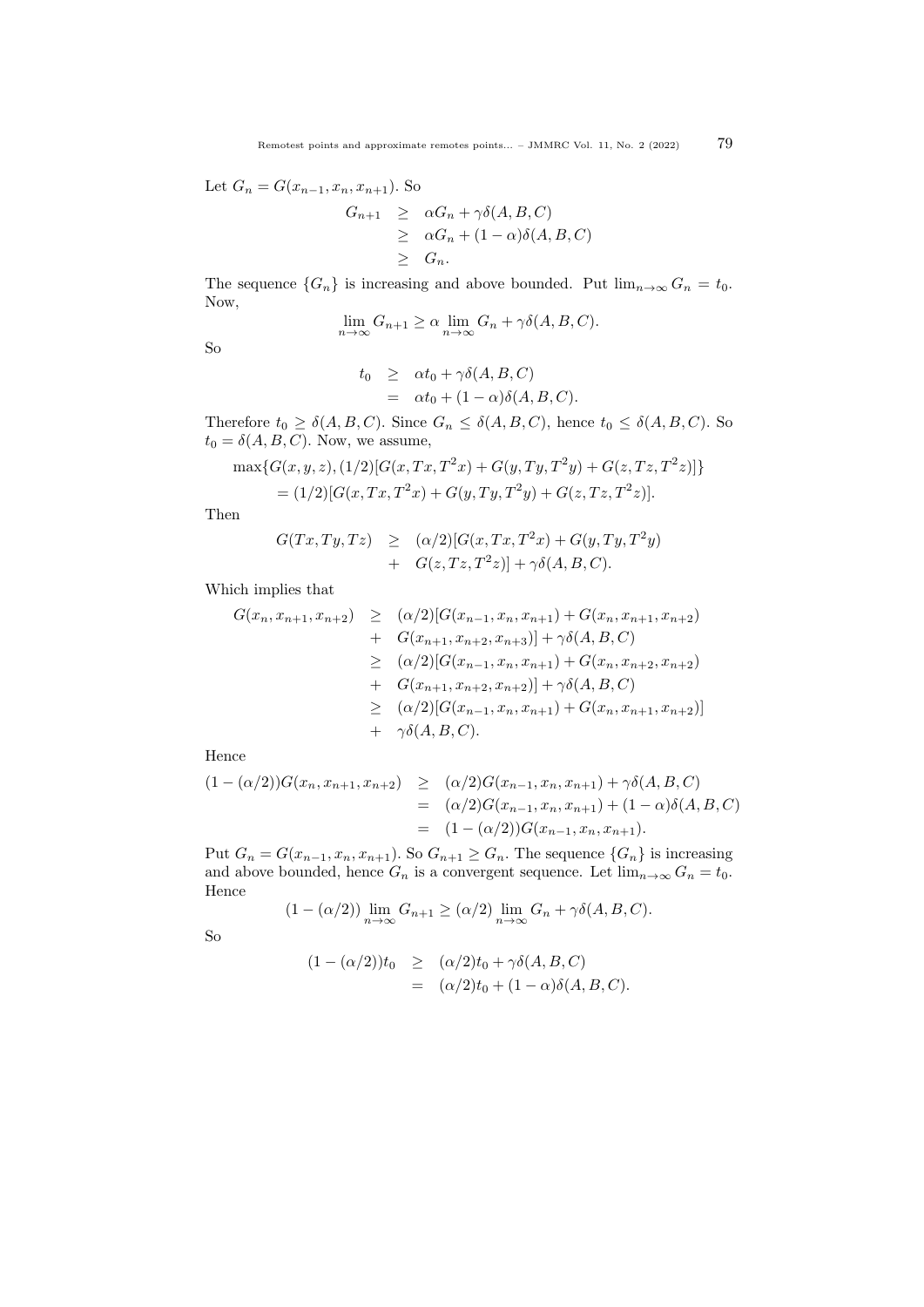Therefore  $t_0 \geq \delta(A, B, C)$ . Since  $G_n \leq \delta(A, B, C)$ , hence  $t_0 \leq \delta(A, B, C)$ . So  $t_0 = \delta(A, B, C).$ 

Let  $\{x_{3n_k}\}\)$  be a subsequence of  $\{x_{3n}\}\$  with  $x_{3n_k} \to x$  for all  $k \geq 1$ . Since  $\lim_{k\to\infty} G(x_{3n_k}, Tx_{3n_k}, T^2x_{3n_k}) = \delta(A, B, C)$  and T is a G-continuous map, we have  $G(x, Tx, T^2x) = \delta(A, B, C)$ .

Corollary 2.5. Let A, B and C be non-empty bounded subsets of a  $G$ -metric space X. Suppose that the G-continuous cyclic mapping  $T : A \cup B \cup C \longrightarrow$  $A \cup B \cup C$  satisfying

$$
G(Tx,Ty,Tz) \geq \alpha \max \{ G(x,y,z), (1/2) [G(x,Tx,T^2x) + G(y,Ty,T^2y) + G(z,Tz,T^2z) ], (1/3) [G(x,y,z) + G(x,Tx,T^2x) + G(y,Ty,T^2y) + G(z,Tz,T^2z)] \} + \gamma \delta(A,B,C)
$$

for all  $x, y, z \in A \cup B \cup C$ , where  $\gamma > 0, \alpha > 0$  and  $\alpha + \gamma = 1$ . For  $x_0 \in A$ , define  $x_{n+1} = Tx_n$  for for every  $n \in \mathbb{N} \cup \{0\}$ . If  $\{x_{3n}\}\$  has a convergent subsequence in A, then there exists a  $x \in A$  with  $G(x, Tx, T^2x) = \delta(A, B, C)$ .

Regarding the analogy, we omit the above corollary proof .

## 3.  $G - \epsilon$ -approximate remotest point

In this section we prove the existence and convergence results of G−approximate remotest points for the cyclic map  $T : A \cup B \cup C \longrightarrow A \cup B \cup C$  in a  $G$ -metric space.

**Definition 3.1.** Let A, B and C be non-empty bounded subsets of a  $G$ -metric space X,  $\epsilon > 0$  and  $T : A \cup B \cup C \longrightarrow A \cup B \cup C$  be a cyclic map. The point  $x \in A \cup B \cup C$  is a  $G - \epsilon$ -approximate remotest point of the map T, if  $G(x, Tx, T^2x) \ge \delta(A, B, C) - \epsilon$ . Put

$$
F_T^{\epsilon}(A,B,C)=\{x\in A\cup B\cup C: G(x,Tx,T^2x)\geq \delta(A,B,C)-\epsilon\}
$$

as the set of all  $G - \epsilon$ -approximate remotest triplet  $(A, B, C)$ ,

Example 3.2. Suppose  $A = \{(x, y) : (x - 2)^2 + (y - 2)^2 \le 1\}$ ,  $B = \{(x, y) : (x - 2)^2 + (y - 2)^2 \le 1\}$  $(x + 2)^2 + (y - 2)^2 \le 1$  and  $C = \{(x, y) : (x + 2)^2 + (y + 2)^2 \le 1\}$  are subsets of a G-metric space X, where  $G: X \times X \times X \to \mathbb{R}^+$ , defined by  $G(x, y, z) = \max\{d(x, y), d(y, z), d(z, x)\},$  for all  $x, y, z \in X$ , such that  $(X, d)$ is a metric space. We define  $T : A \cup B \cup C \longrightarrow A \cup B \cup C$ , by

$$
T(x,y) = \begin{cases} (-x,y) & \text{if } (x,y) \in A \\ (x,-y) & \text{if } (x,y) \in B \\ (-x,-y) & \text{if } (x,y) \in C \end{cases}
$$

Clearly, T is cyclic map. Then  $\delta(A, B, C) = 2 + 4\sqrt{2}$ . Let  $\epsilon = 0.5$ ,

$$
G\left(\left(\frac{3.9+\sqrt{2}}{2},\frac{3.9+\sqrt{2}}{2}\right),\left(\frac{-3.9-\sqrt{2}}{2},\frac{3.9+\sqrt{2}}{2}\right),\left(\frac{-3.9-\sqrt{2}}{2},\frac{-3.9-\sqrt{2}}{2}\right)\right)
$$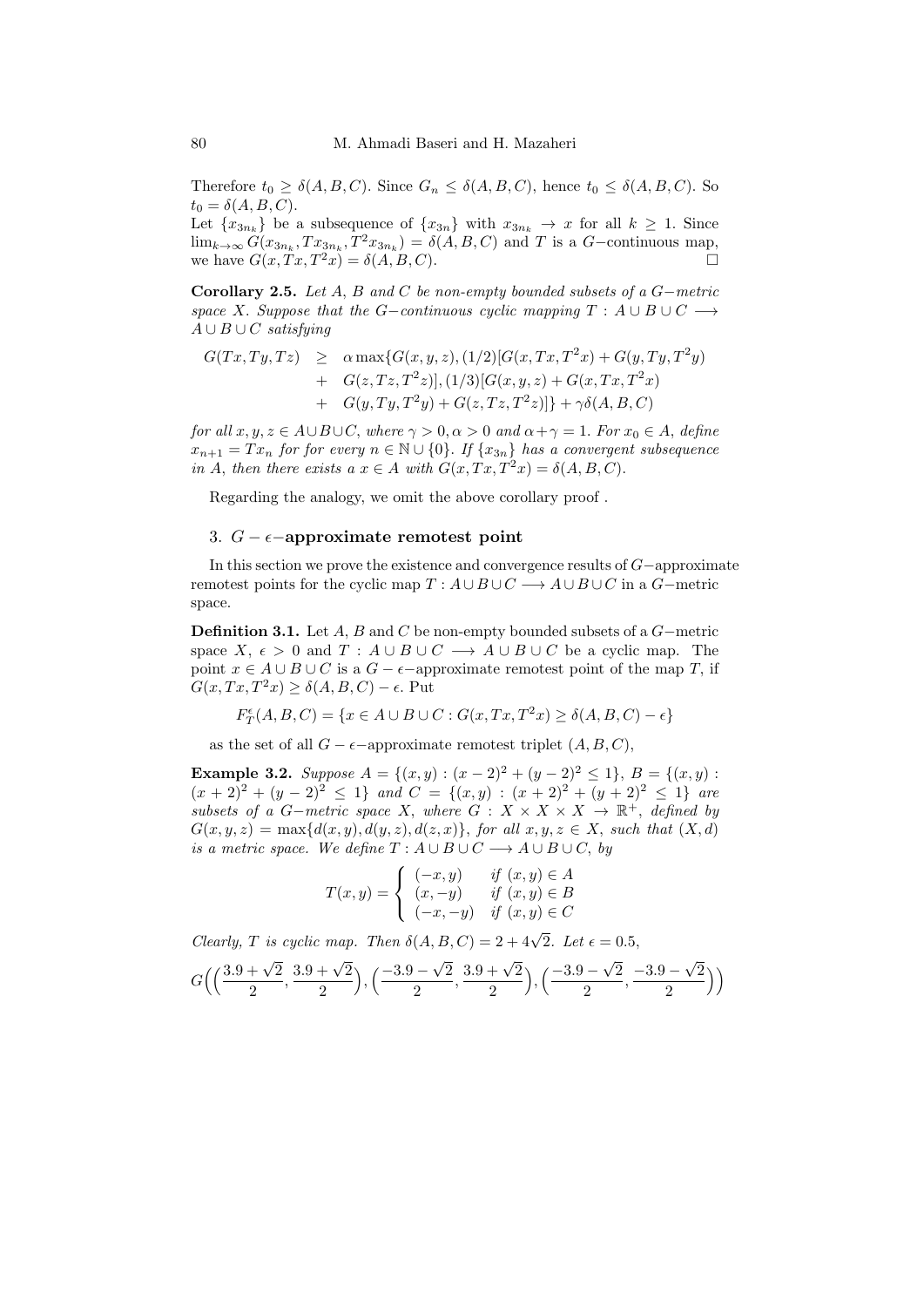$$
= G\left( \left( \frac{3.9 + \sqrt{2}}{2}, \frac{3.9 + \sqrt{2}}{2} \right), T\left( \frac{3.9 + \sqrt{2}}{2}, \frac{3.9 + \sqrt{2}}{2} \right), T^2\left( \frac{3.9 + \sqrt{2}}{2}, \frac{3.9 + \sqrt{2}}{2} \right) \right)
$$
  
= 2 + 3.9 $\sqrt{2}$  ≥ 2 + 4 $\sqrt{2}$  - 0.5 =  $\delta(A, B, C)$  - 0.5,

Hence  $\left(\frac{3.9+\sqrt{2}}{2},\frac{3.9+\sqrt{2}}{2}\right)$  is a  $G-0.5-approximate$  remotest point of the map  $T$ 

<span id="page-6-0"></span>Theorem 3.3. Let A, B and C be non-empty bounded subsets of a G−metric space X. Suppose  $T : A \cup B \cup C \longrightarrow A \cup B \cup C$  be a cyclic map and

 $\lim_{n\to\infty} G(T^n x, T^{n+1} x, T^{n+2} x) = \delta(A, B, C)$  for some  $x \in A \cup B \cup C$ .

Then the triplet  $(A, B, C)$  is a  $G - \epsilon$ -approximate remotest triplet.

*Proof.* Let  $\epsilon > 0$  be given and  $x \in A \cup B \cup C$  such that

$$
\lim_{n \to \infty} G(T^n x, T^{n+1} x, T^{n+2} x) = \delta(A, B, C),
$$

then there exists  $N_0 > 0$  such that

$$
\forall n \ge N_0 : G(T^n x, T^{n+1} x, T^{n+2} x) > \delta(A, B, C) - \epsilon.
$$

If  $n = N_0$ , then  $G(T^{N_0}(x), T(T^{N_0}x), T^2(T^{N_0}x)) > \delta(A, B, C) - \epsilon$ , then  $T^{N_0}(x) \in$  $F_T^{\epsilon}(A, B, C)$ . So  $(A, B, C)$  is a  $G - \epsilon$ -approximate remotest triplet.

**Theorem 3.4.** Let A, B and C be non-empty bounded subsets of a  $G$ -metric space X. Suppose  $T : A \cup B \cup C \longrightarrow A \cup B \cup C$  be a cyclic map and satisfying [\(1\)](#page-2-0), for all  $x, y, z \in A \cup B \cup C$ . Then the triplet  $(A, B, C)$  is a  $G-\epsilon-approximate$ remotest triplet.

*Proof.* Let  $G_n = G(T^{n-1}x, T^n x, T^{n+1}x)$ . By Theorem [2.3,](#page-2-1) the sequence  $G_n$  is a convergent sequence. Let  $\lim_{n\to\infty} G_n = t_0$ . So

$$
(1 - \beta) \lim_{n \to \infty} G_{n+1} \ge (\alpha + \beta) \lim_{n \to \infty} G_n + \gamma \delta(A, B, C).
$$

So

$$
(1 - \beta)t_0 \geq (\alpha + \beta)t_0 + \gamma \delta(A, B, C)
$$
  
= (\alpha + \beta)t\_0 + (1 - \alpha - 2\beta)\delta(A, B, C).

Therefore  $t_0 \geq \delta(A, B, C)$ . Since  $G_n \leq \delta(A, B, C)$ , hence  $t_0 \leq \delta(A, B, C)$ . So  $t_0 = \delta(A, B, C)$ . By Theorem [3.3,](#page-6-0)  $(A, B, C)$  is a  $G - \epsilon$ -approximate remotest triplet.

Definition 3.5. Let A, B and C be non-empty bounded subsets of a G−metric space X. Suppose  $T : A \cup B \cup C \longrightarrow A \cup B \cup C$  be a cyclic map. We say that the sequence  $\{z_n\} \subseteq A \cup B \cup C$  is  $T - G$ -maximizing if

$$
\lim_{n \to \infty} G(z_n, T z_n, T^2 z_n) = \delta(A, B, C).
$$

Theorem 3.6. Let  $A$ ,  $B$  and  $C$  be non-empty bounded subsets of a  $G-metric$ space X. Suppose  $T : A \cup B \cup C \longrightarrow A \cup B \cup C$  be a cyclic map. If  $\{T^n x\}$  is a  $T - G -$  maximizing, then  $(A, B, C)$  is a  $G - \epsilon -$  approximate remotest triplet.